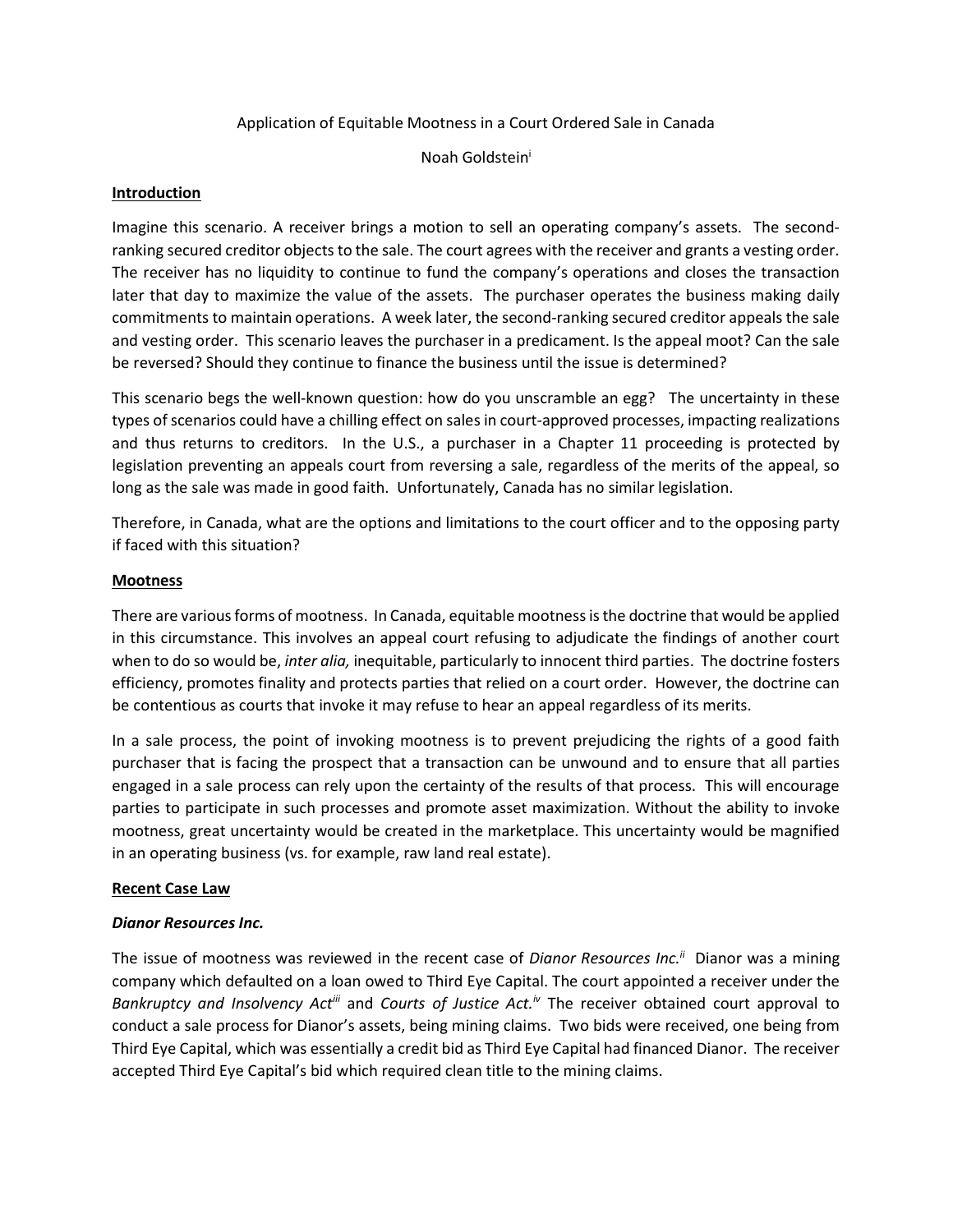A dispute arose over whether certain royalty rights, owed to a third party, could be vested out. The sale to Third Eye Capital was eventually approved by the court and the royalty rights were vested out. The court ordered a sum of \$250,000 be paid from the purchase price to the third party based on an expert opinion of the value of the royalty rights.

The third party did not seek a stay of the vesting order while it considered whether to appeal the vesting order. The transaction closed three weeks after the court approved the transaction. Approximately a week after closing, the third party appealed the lower court's decision on whether the royalty claims could be vested out.

At the Ontario Court of Appeal, Third Eye Capital argued that, among other things, the appeal was moot because the transaction closed; the third party had ample time to seek a stay order and did not do so.

The Court of Appeal has asked for additional submissions, not related directly to the issue of mootness, before it is prepared to rule on the substantive issues of the case, but as regarding mootness it raised the issue that Third Eye Capital (having been the lender to Dianor) knew of the risks of closing. This comment by the Court of Appeal seemed to question whether Third Eye Capital was within the definition of a good faith purchaser. The Court of Appeal also questioned whether it was appropriate for the receiver to close the transaction before the expiry of the appeal period having been advised by the third party that an appeal could be launched.

## Regal Constellation Hotel Ltd.

In Dianor, the Court of Appeal referenced an important case on the issue of mootness: Regal Constellation Hotel Ltd.," which was another decision of the Ontario Court of Appeal.

In this case, a hotel defaulted on its loan to a bank and a receiver was appointed to sell the property. After extensive marketing efforts an offer was accepted from a numbered company. A vesting order was subsequently granted by the lower court, and the transaction closed with new bank financing. After the closing, the debtor appealed the sale on the basis that the numbered company purchaser was a front for a buying group that had defaulted on a previous offer for the hotel; the accepted offer was significantly less than the defaulted offer. The shareholder of the debtor criticized the receiver for not having informed the court, at the time of the vesting order motion, who the principals were of the numbered company. The financing bank sought to quash the appeal, pleading that the appeal was moot as no stay had been sought by the appellant.

The Court of Appeal ruled the appeal was moot. It stated:

These matters ought not to be determined on the basis that the "race is to the swiftest". However, there is no automatic stay of such an order in this province [Ontario], and a losing party might be well advised to seek a stay pending appeal from the judge granting the Order.... $v^{i}$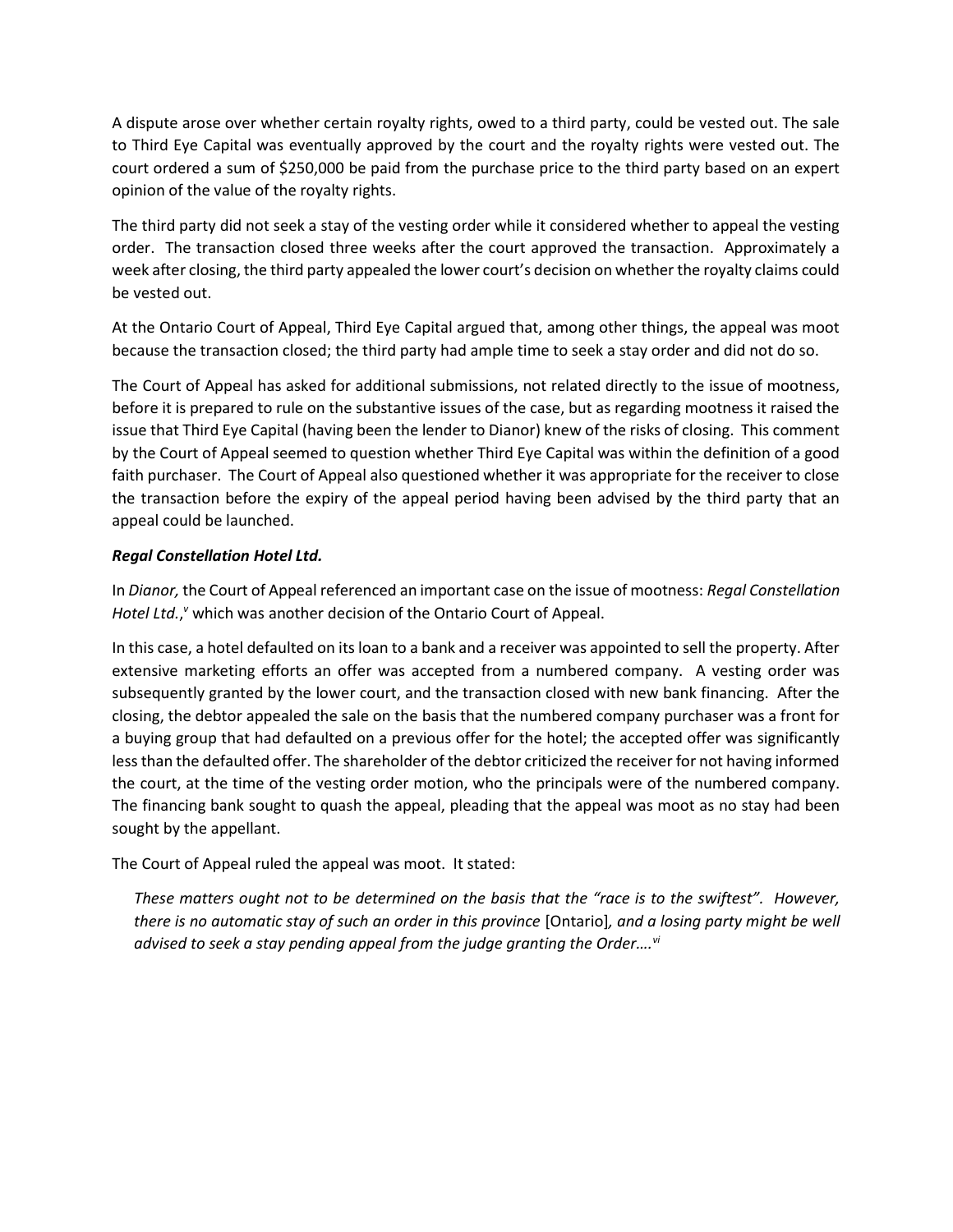The Court went on to say:

Whether the provisions of s. 57 of the Land Titles Act (remedy of person wrongfully deprived of land), or the rules of professional conduct, would provide a remedy in situations where a successful party registers a vesting order immediately and in the face of knowledge that the unsuccessful party is launching an appeal and seeking a timely stay, is something that will require consideration should the occasion arise.<sup>vii</sup>

Based on the above case law, in Canada, from an appellant's point of view, the chance of a successful appeal of a vesting order is improved if two key steps are taken.

The first and most important is to immediately seek a stay order.

The second step is to launch the appeal or motion for leave to appeal within the appropriate time allowed for an appeal. If neither of these actions are taken the likelihood of reversing a vesting order that approved a sale to a good faith purchaser is low.

# Options for a Court Officer

What options are available to a court officer in the face of a possible appeal of a vesting order, considering its dual objectives of maximizing proceeds from the sale of assets while maintaining its duty of fairness?

If a court officer is being challenged when seeking a sale approval, it is imperative to highlight to the court that the purchaser is a good faith buyer. Absence of good faith typically involves a case of fraud, collusion between the purchaser or other bidders, or an attempt to take gross unfair advantage of other bidders.

It seems apparent that if the court officer knows that there might be an appeal of the vesting order, the court officer should not blindly close the transaction. The court officer should communicate with the possible appellant and indicate an intention to close the transaction unless the vesting order is stayed or consider waiting out the appeal period before closing. If no stay order is obtained in the proposed time frame this will put the court officer, and other stakeholders, in a much better position to show that they took all reasonable steps to ensure an objecting party had an opportunity to respond.

If there is urgency to close, for example, where the business has exhausted all its working capital and it will not be able to operate without a closing, this should be documented and, assuming a stay has not been obtained, a closing may be warranted. The court officer should make sure to document the reasons for urgency as this will assist in ensuring the decision to proceed with the closing will be supportable by available evidence. A motion for directions to the court may also be appropriate in such circumstances.

Other options available to a court officer are:

- Ask the court for an order that the appellant post a bond that can be called upon if the appellant is unsuccessful and asset values erode due to the uncertainty created or the delay in closing.
- Negotiate with stakeholders to set aside certain of the closing funds until the determination of any appeal.

Of course, both of the above alternatives are driven by factual circumstances. For example, if the appellant is challenging a credit bid there are no funds available to set aside.